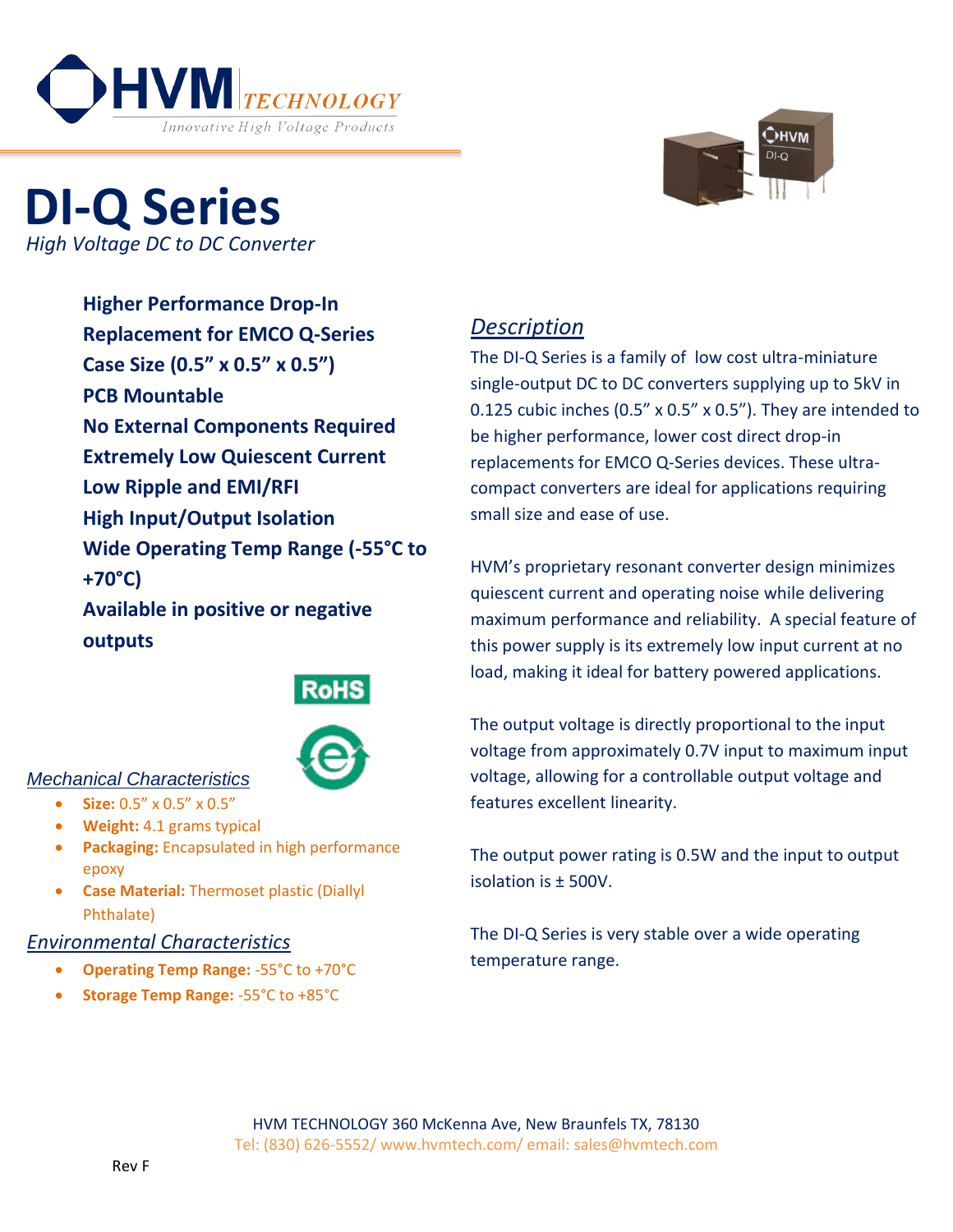

| <b>APPLICATION SCHEMATIC</b>                                                                                                                      |                                                                                                                                                         |
|---------------------------------------------------------------------------------------------------------------------------------------------------|---------------------------------------------------------------------------------------------------------------------------------------------------------|
| IN+<br>$IN + \subset$<br>(0 - 5VDC or 0 - 12VDC)<br>IN-                                                                                           | NOTE: C1 OPTIONAL FOR<br><b>LOWER OUTPUT RIPPLE</b><br><b>HVOUT</b><br>∕∑LOAD<br>C <sub>1</sub><br>hvrtn<br><b>FLOATING GND</b><br>(+/- 500V ISOLATION) |
| ELECTRICAL CHARACTERISTICS                                                                                                                        |                                                                                                                                                         |
| Input Voltage (IN+): 0<br>- 5VDC or 0 - 12VDC                                                                                                     | Input Voltage (IN+): 0 - 5VDC or<br>$0 - 12VDC$                                                                                                         |
| <b>Typical Input Current:</b><br>5V input: <175mA @<br>full load/full output;<br>12V input: <90mA @<br>full load                                  | Typical Input Current: 5V input:<br><175mA @ full load/full<br>output; 12V input: <90mA @<br>full load                                                  |
| <b>Output Voltage</b><br>(HVOUT): Linear<br>function of IN+ from<br>approx. $0.7V < IN + <$<br>5V; full scale output<br>at IN+ = 5V $@$ full load | Output Voltage (HVOUT):<br>Linear function of IN+ from<br>approx. $0.7V < IN + < 5V$ ; full<br>scale output at $IN + = 5V$ @ full<br>load               |
| <b>Output Tolerance @</b><br>Full Load, @ 5V IN+:<br>+5%/-10%                                                                                     | Output Tolerance @ Full Load,<br>@ 5V IN+: +5%/-10%                                                                                                     |
| Input-Output<br><b>Isolation: ± 500Vdc</b>                                                                                                        | Input-Output Isolation: ±<br>500Vdc                                                                                                                     |
| <b>Load Regulation: 20%</b><br>(drop from no load to<br>full load)                                                                                | Load Regulation: 20% (drop<br>from no load to full load)                                                                                                |
| <b>Output Ripple: &lt;2%</b><br>typical at full load                                                                                              | Output Ripple: <2% typical at<br>full load                                                                                                              |